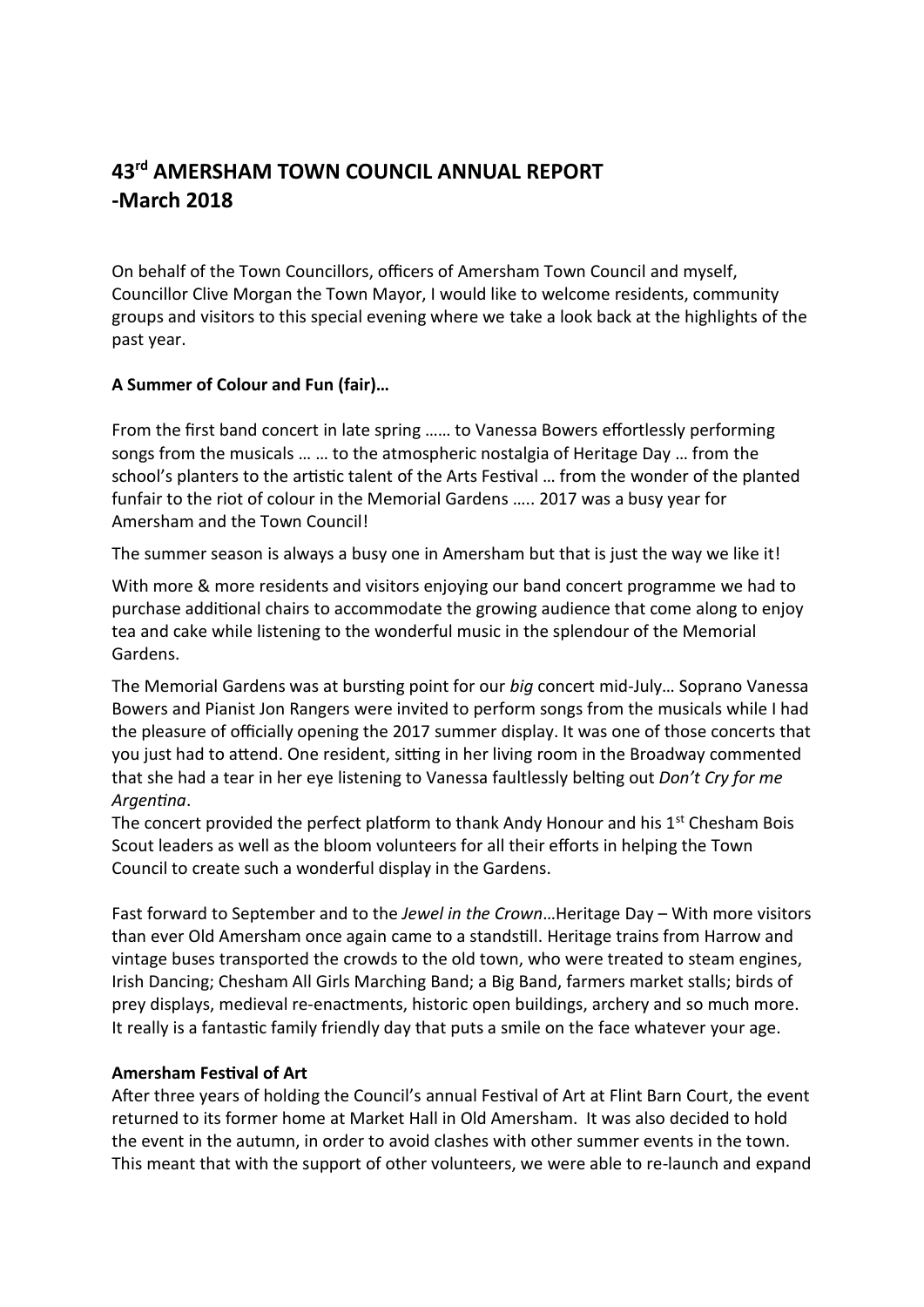the festival to include pop-up exhibitions and community performances of music and poetry at a variety of venues around the town. The submission of art work from the local school children was stunning and it was wonderful that we were able to show-case the children's talent at the pop-up exhibitions for all to see. Thirty six artworks were sold from the main exhibition at the Market Hall, with the artists generously donating 20% of their earnings to the Council's Jubilee Fund for distribution to local charitable organisations. A total of £1,632.20 was raised for the fund. This year the event will once again be held at the Market Hall, provisionally for 19 to 28 October. We hope you will continue to support this wonderful fund-raising event and we look forward to seeing you there.

**Christmas in Amersham**- The Memorial Gardens once again took centre stage over the festive period with a magical display of lights and reindeer.

We were once again proud to support the organisers of the two community Christmas events in Amersham. Our thanks to the Old Amersham Business Association for the *Magical Evening* in Old Amersham and to the Amersham Action Group for the wonderful *Christmas Festival* in AOTH.

**The ATC Community Carol Concert** – This year's Community Carol Service was another fantastic community event which seems to be getting bigger every year! We were delighted to be joined at the wonderful Kings Church by Woodside Junior School, Chesham Bois CofE Combined School, St. Mary's C of E Primary School, Elangeni School, Beacon Voices Choir from The Beacon School and Amersham Community Choir! Amersham Community Brass Band were also on fine form providing the musical accompaniment and Reverend Tim Harper from St. Mary's Parish Church led the service flawlessly!

The Community Carol Service is the perfect opportunity to bring the whole community together to celebrate the festive season! The retiring collection from the service was divided between my two chosen charities- Buckinghamshire Mind & Bucks Vision this year, with each charity receiving £300 to go towards their vital work in the local area. A huge thank you to all who took part and attended this special event!

## **Amersham in Bloom enjoys further Success**

Following national success in 2016 the community of Amersham came together once more to capture Gold in the Britain in Bloom Regional Competition!

As well as brushing aside Henley on Thames, for the accolade as the best town, we also picked up the regional award for Conservation and Wildlife along with another Gold for the 'seen to be believed', as noted by an RHS Judge, Memorial Gardens and Fairground Display. The town's success in the bloom competition is a testament to the collaboration between the Town Council, bloom volunteers, community groups, schools and businesses, each of whom play an important part in the bloom campaign.

It is with great pleasure to announce that Amersham has been invited into the National Britain in Bloom National Final once again this year. A wonderful achievement for all involved!

To put this into perspective we are the only town in Buckinghamshire to be invited and one of only 67 from the whole of the UK. Needless to say we are very proud and look forward to representing the region in the competition which is judged in August.

I would personally like to thank the efforts of all of our Amersham in Bloom supporters, most notably the Town Council Depot staff, 1<sup>st</sup> Chesham Bois Scout Group Leaders, Barnett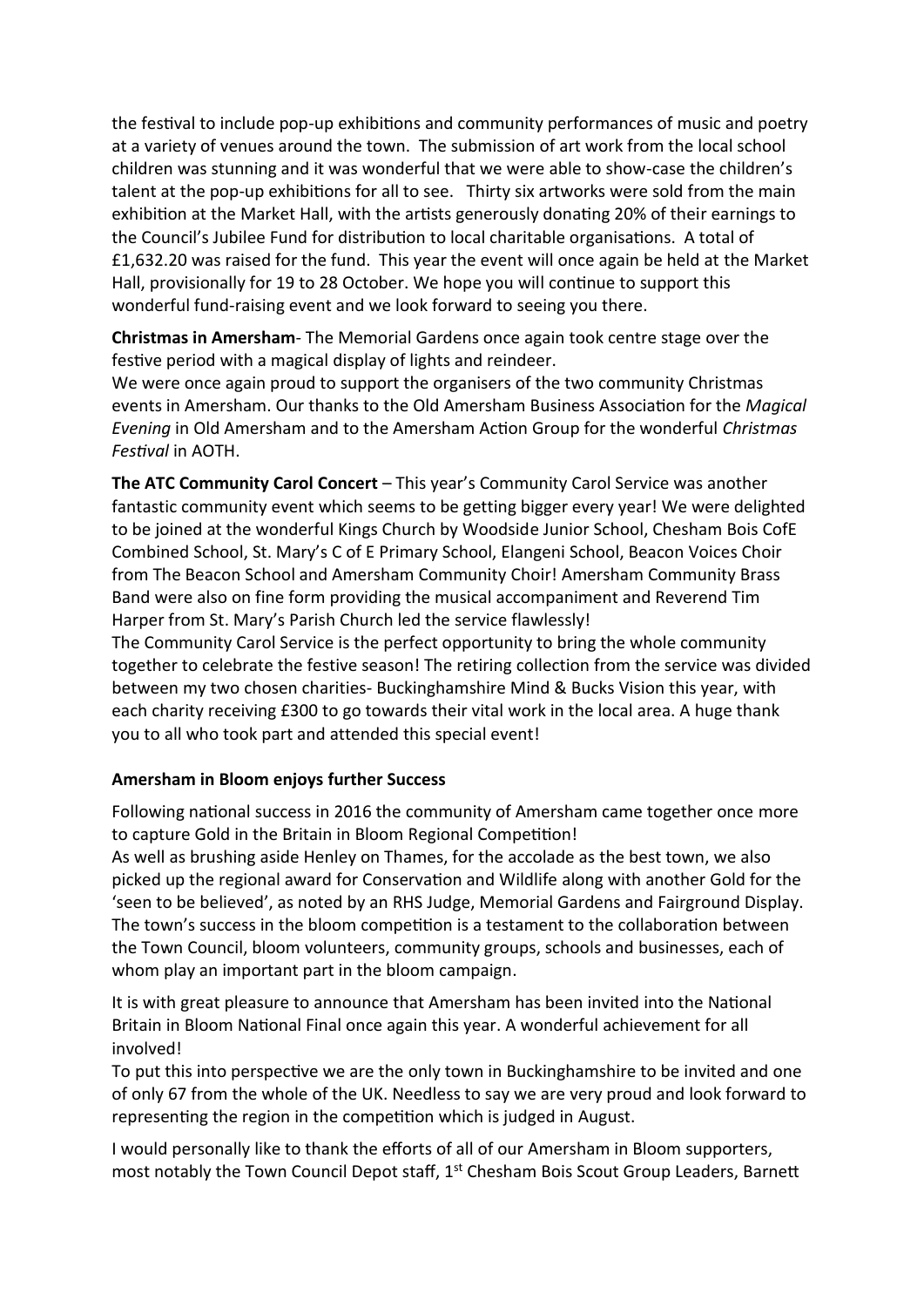Waddingham, The Rotary Club of Amersham, The Entertainer, Old Amersham Hotels Group, Fremantle Media, Amersham Society, Amersham & District Residents Association, Van Hage Garden Centre, our local schools and of course the Amersham in Bloom volunteers. Bloom is very much at the heart of Amersham in providing improvements throughout the town whilst engaging with our community.

### **Amersham Town Council Core Role**

In addition to all the community events throughout the year, Amersham Town Council continues to provide our core services and facilities for all residents. These include:

- Cemeteries—as well as ongoing maintenance of our three cemeteries, we organised and attended 46 burials. (27 ashes interments and 19 full burials)
- Allotments—ongoing maintenance of these sites with waiting lists of 7 at Woodside Road; 13 at The Pyghtle and 14 for White Lion Road.
- Street lights—we own and maintain 915 street lights, with a planned programme, throughout the next five years, to replace all lanterns with more efficient LED and energy saving fittings.
- Planning Applications—Councillors discussed and voted on over 215 planning applications, as well as responding on a variety of public consultations.
- Sports and hall bookings—we continue to support the local sports clubs by preparing pitches for cricket and football matches.
- Strong links to our Twin Town of Bensheim we continue to support the Twinning Society with Bensheim. Our German friends visited us in July, attending one of our popular band concerts in the Memorial Gardens. We also hosted a reception for Bensheim exchange students on their yearly visit, arranged by Dr Challoner's Grammar School.

#### **Town Council Financial Report**

2017/18 has again been a challenging year financially for Amersham Town Council. After a gradual reduction over previous years in the Mitigating Grant awarded from Government, the grant ceased altogether for the 2017/18 financial year, meaning that the Council was forced to raise the precept by £6.51 per annum per Band D property to meet the costs of delivering the best possible service for the residents of Amersham, as well as finding ways to reduce costs and increase income.

Staff costs were reduced by employing fixed term grounds staff at the depot during the busy growing season rather than permanent staff throughout the year, and additional contract work was undertaken for other parishes to boost income. Efforts to promote our halls for community use has resulted in a significant upsurge in the hire of the Barn Meadow Community Hall which is proving a popular venue for a variety of activities such as classes in ballet, pilates and drama.